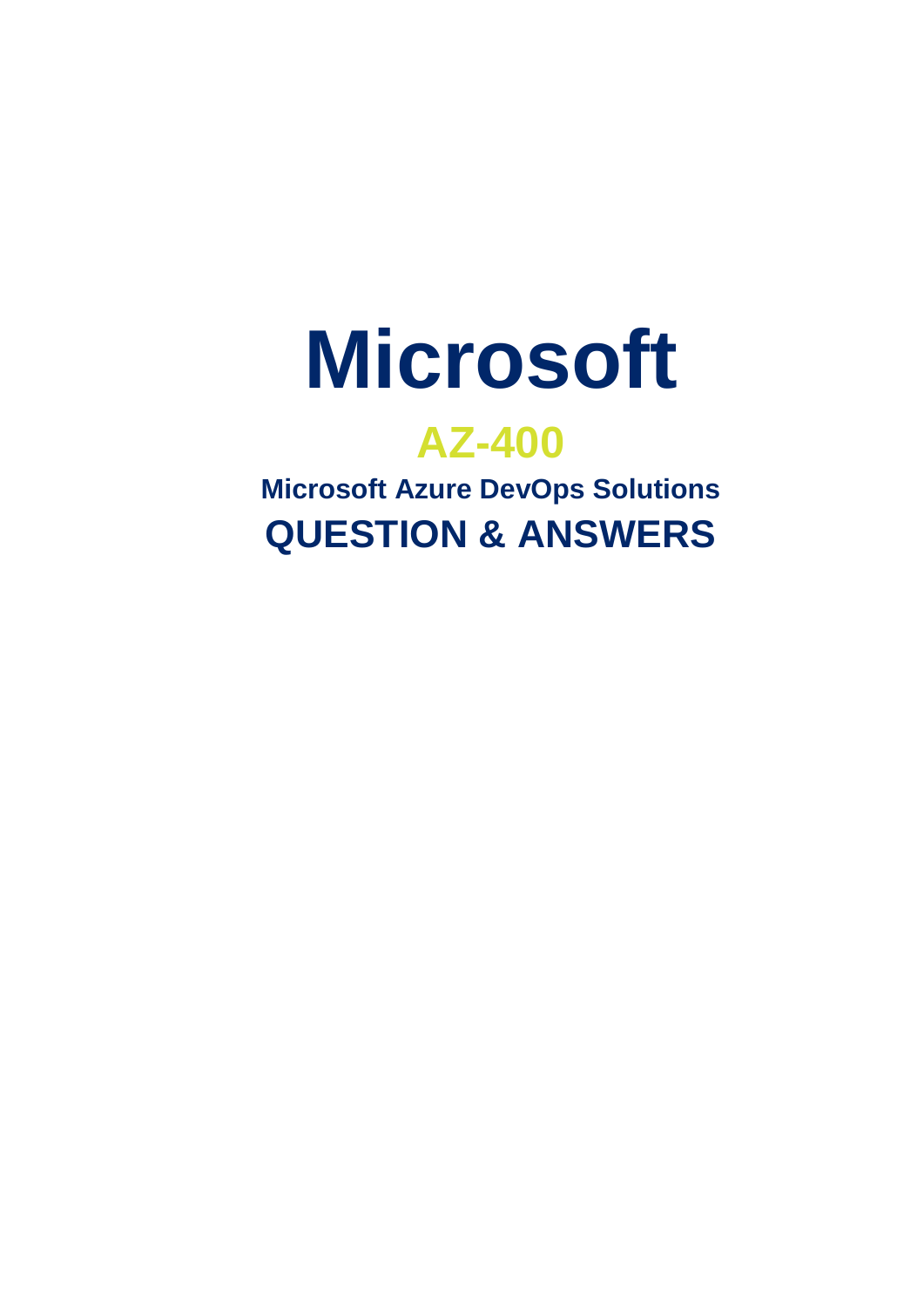| <b>Case Study</b>    | <b>Number of Questions</b> | <b>Total Question</b> |
|----------------------|----------------------------|-----------------------|
| <b>Case Study: 1</b> | 9                          | $1 - 9$               |
| <b>Case Study: 2</b> | 10                         | $10 - 19$             |
| <b>Case Study: 3</b> | 271                        | 20 - 290              |
|                      | <b>Total</b>               | 290                   |

# **Case Study: 1**

Litware, Inc.

| <b>Overview</b>               |  |  |
|-------------------------------|--|--|
| <b>Architectural Issues</b>   |  |  |
|                               |  |  |
| <b>Requirements</b>           |  |  |
|                               |  |  |
| <b>Technical Requirements</b> |  |  |
| <b>Current Technical</b>      |  |  |
|                               |  |  |
|                               |  |  |

#### **Overview**

**Existing Environment**

Litware, Inc. an independent software vendor (ISV) Litware has a main office and five branch offices.

Application Architecture

The company' s primary application is a single monolithic retirement fund management system based on ASP.NE T web forms that use logic written in V8.NET. Some new sections of the application are written in C#.

Variations of the application are created for individual customers. Currently, there are more than 80 have code branches in the application's code base.

The application was developed by using Microsoft Visual Studio. Source code is stored in Team Foundation Server (TFS) in the main office. The branch offices access of the source code by using TFS proxy servers.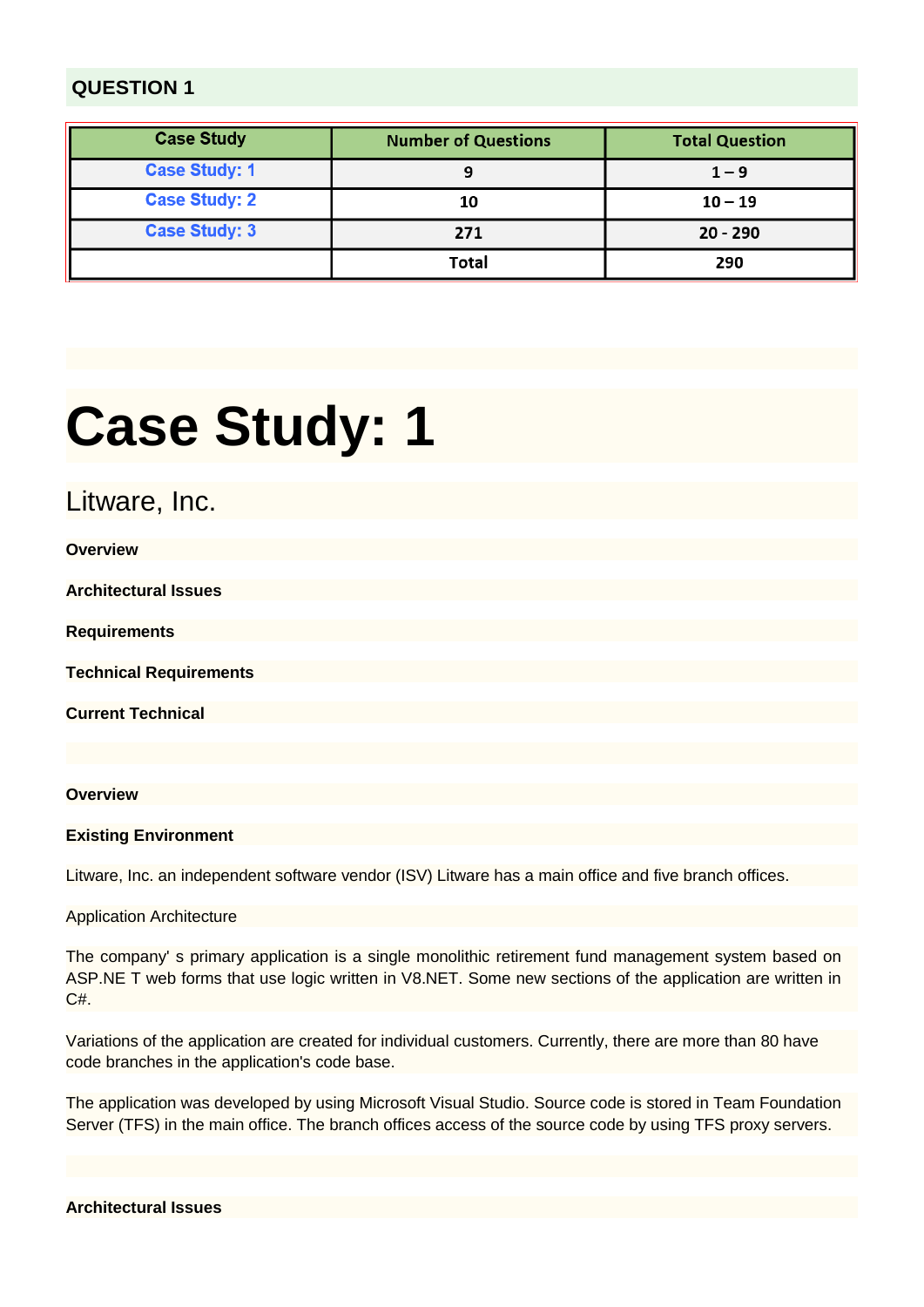Litware focuses on writing new code for customers. No resources are provided to refactor or remove existing code. Changes to the code base take a long time, AS dependencies are not obvious to individual developers.

Merge operations of the code often take months and involve many developers. Code merging frequently introduces bugs that are difficult to locate and resolve.

Customers report that ownership costs of the retirement fund management system increase continually. The need to merge unrelated code makes even minor code changes expensive.

#### **Requirements**

#### **Planned Changes**

Litware plans to develop a new suite of applications for investment planning. The investment planning Applications will require only minor integration with the easting retirement fund management system.

The investment planning applications suite will include one multi-tier web application and two iOS mobile applications. One mobile application will be used by employees; the other will be used by customers.

Litware plans to move to a more agile development methodology. Shared code will be extracted into a series of package.

Litware has started an internal cloud transformation process and plans to use cloud based services whenever suitable

Litware wants to become proactive m detecting failures, rather than always waning for customer bug reports.

#### **Technical Requirements**

The company's investment planning applications suite must meet the following technical requirements:

- \* New incoming connections through the firewall must be minimized.
- Members of a group named Developers must be able to installpackages.
- \* The principle of least privilege must be used for all permission assignments
- \* A branching strategy that supports developing new functionality in isolation must be used.

\* Members of a group named Team leaders must be able to create new packages and edit the permissions of package feeds

\* Visual Studio App Center must be used to centralize the reporting of mobile application crashes and device types in use.

\* By default, all App Center must be used to centralize the reporting of mobile application crashes and device types in use.

\* Code quality and release quality are critical. During release, deployments must not proceed between stages if any active bugs are logged against the release.

\* The mobile applications must be able to call the share pricing service of the existing retirement fund management system. Until the system is upgraded, the service will only support basic authentication over HUPS.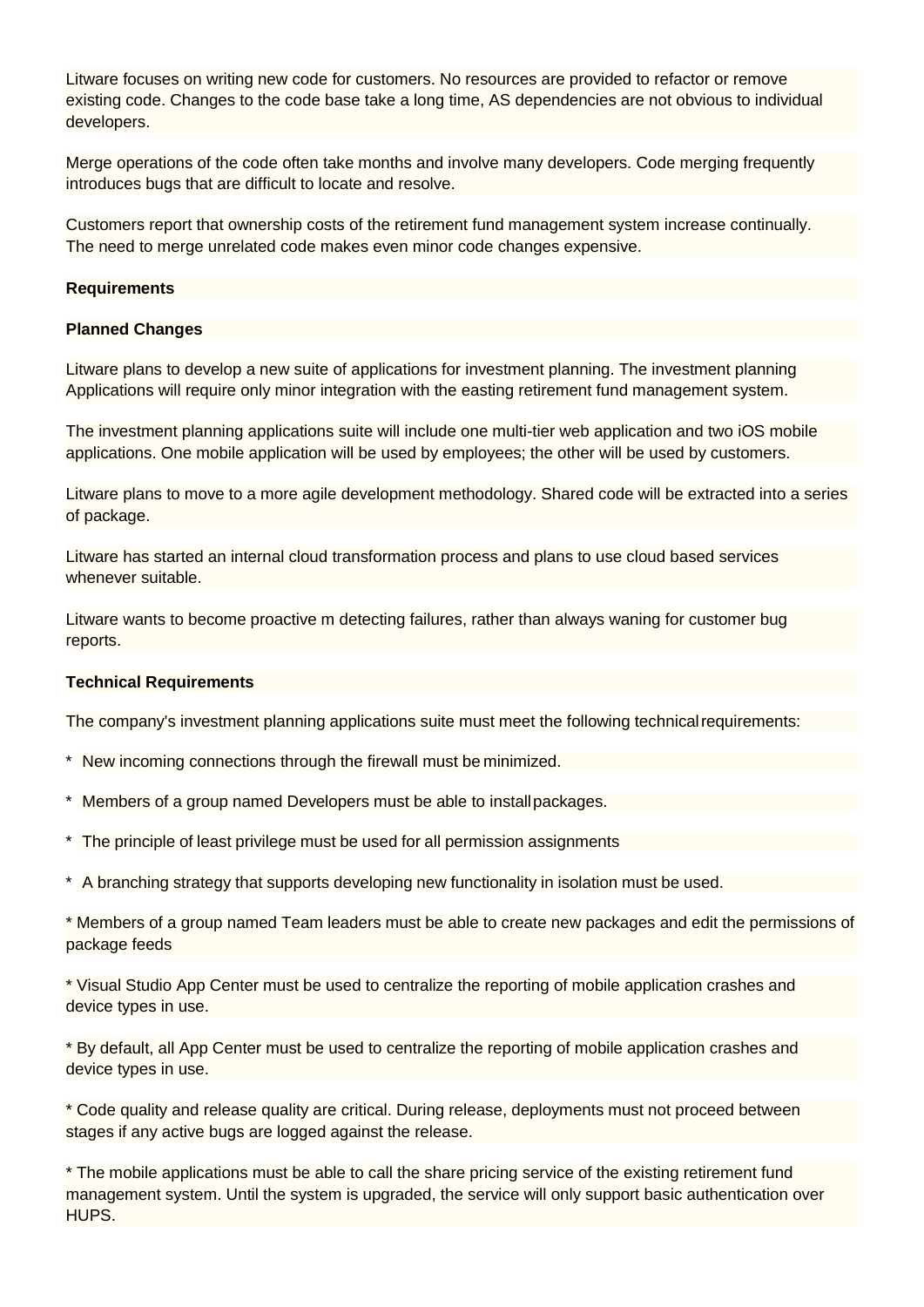\* The required operating system configuration tor the test servers changes weekly. Azure Automation State Configuration must be used to ensure that the operating system on each test servers configured the same way when the servers are created and checked periodically.

#### **Current Technical**

The test servers are configured correctly when first deployed, but they experience configuration drift over time. Azure Automation State Configuration fails to correct the configurations.

Azure Automation State Configuration nodes are registered by using the following command.



How should you complete the code to initialize App Center in the mobile application? To answer, select the appropriate options in the answer area. NOTE: Each correct selection a worth one point.



#### **Explanation/Reference:**

Scenario: Visual Studio App Center must be used to centralize the reporting of mobile application crashes and device types in use.

In order to use App Center, you need to opt in to the service(s) that you want to use, meaning by default no services are started and you will have to explicitly call each of them when starting the SDK.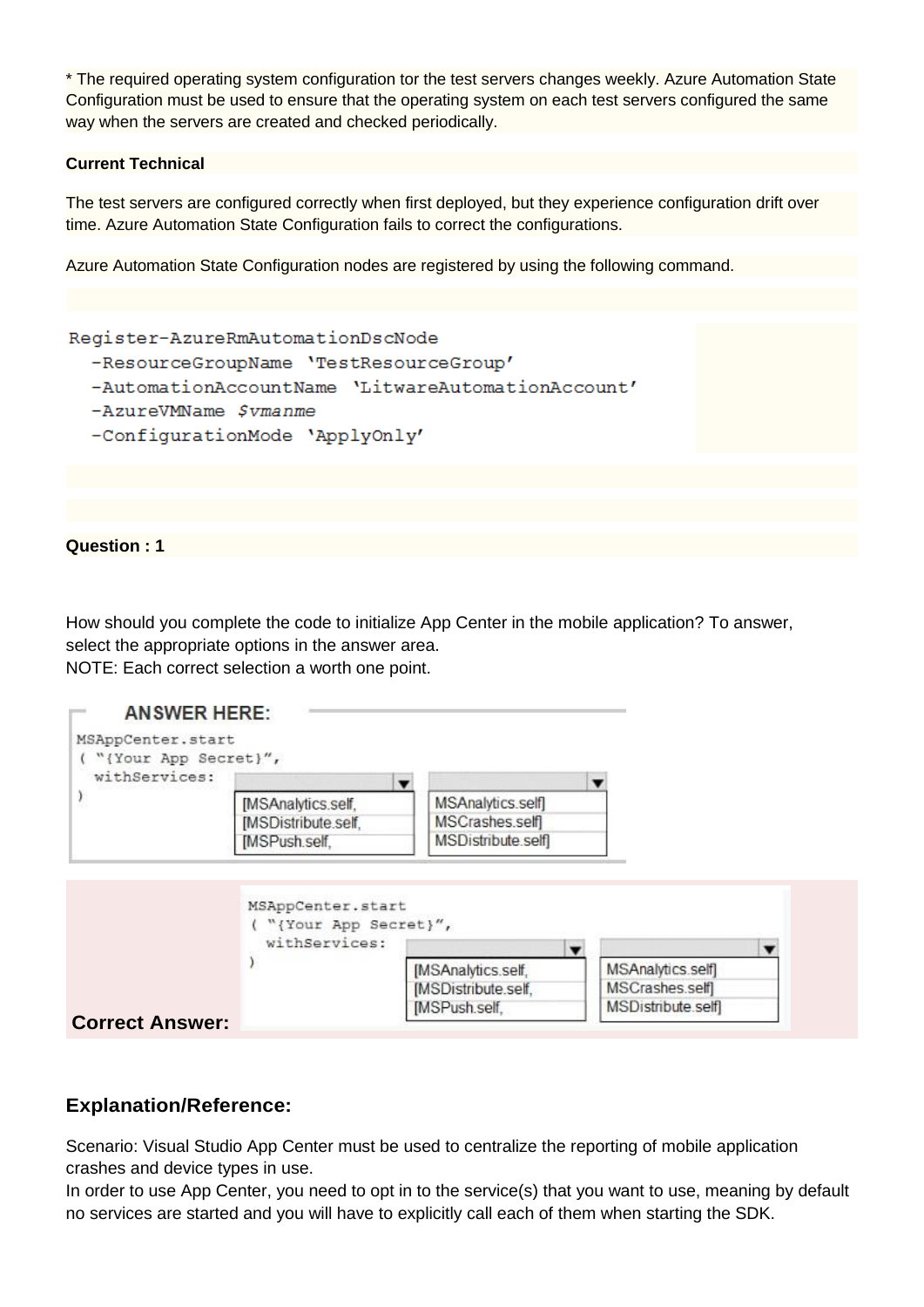Insert the following line to start the SDK in your app's AppDelegate class in the didFinishLaunchingWithOptions method.

MSAppCenter.start('{Your App Secret}', withServices: [MSAnalytics.self, MSCrashes.self]) References: https://docs.microsoft.com/en-us/appcenter/sdk/getting-started/ios

#### **QUESTION 2**

You are configuring Azure Pipelines for three projects in Azure DevOps as shown in the following table.

| Project name | <b>Project Details</b>                                                                                                                |  |  |
|--------------|---------------------------------------------------------------------------------------------------------------------------------------|--|--|
| Project1     | The project team provides preconfigured YAML files that it<br>wants to use to manage future pipeline configuration<br>changes.        |  |  |
| Project2     | The sensitivity of the project requires that the source code<br>be hosted on the managed Windows server on your<br>company's network. |  |  |
| Project3     | The project team requires a centralized version control<br>system to ensure that developers work with the most<br>recent version.     |  |  |

Which version control system should you recommend for each project? To answer, drag the appropriate version control systems to the correct projects. Each version control system may be used once, more than once, or not at all. You may need to drag the split bar between panes or scroll to view content. NOTE: Each correct selection is worth one point.

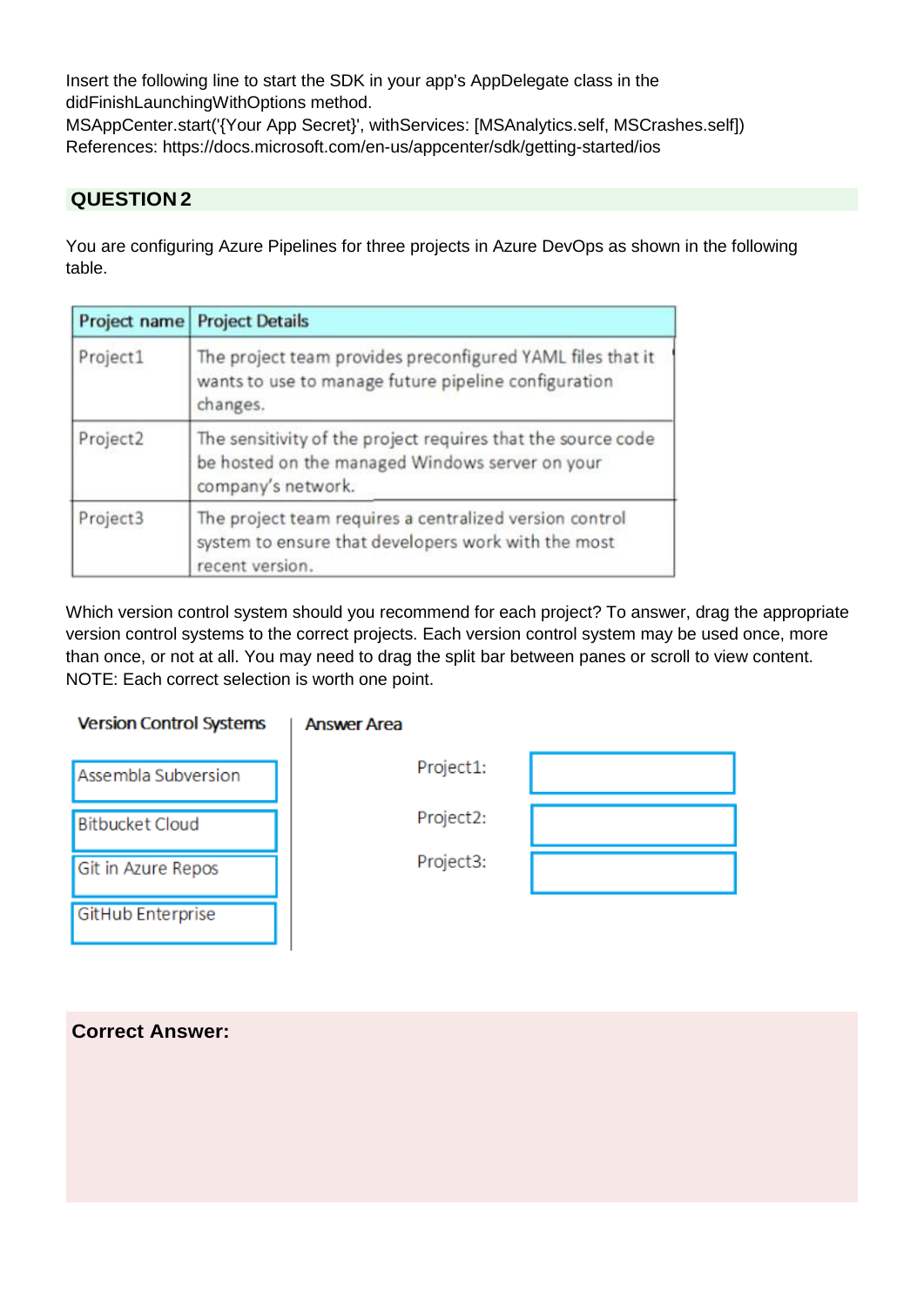| <b>Version Control Systems</b> | <b>Answer Area</b> |           |                        |
|--------------------------------|--------------------|-----------|------------------------|
| Assembla Subversion            |                    | Project1: | Git in Azure Repos     |
| <b>Bitbucket Cloud</b>         |                    | Project2: | GitHub Enterprise      |
| Git in Azure Repos             |                    | Project3: | <b>Bitbucket Cloud</b> |
| GitHub Enterprise              |                    |           |                        |

You are implementing an Azure DevOps strategy for mobile devices using App Center. You plan to use distribution groups to control access to releases. You need to create the distribution groups shown in the following table.

| Name               | <b>Use</b>                                               |  |
|--------------------|----------------------------------------------------------|--|
| Group1             | Application testers who are invited by email             |  |
| Group <sub>2</sub> | Early release users who use unauthenticated public links |  |
| Group3             | Application testers for all the apps of your company     |  |

Which type of distribution group should you use for each group? To answer, drag the appropriate group types to the correct locations. Each group type may be used once, more than once, or not at all. You may need to drag the split bar between panes or scroll to view content. NOTE: Each correct selection is worth one point.

| <b>Answer Area</b> |  |
|--------------------|--|
| Group1:            |  |
| Group2:            |  |
| Group3:            |  |
|                    |  |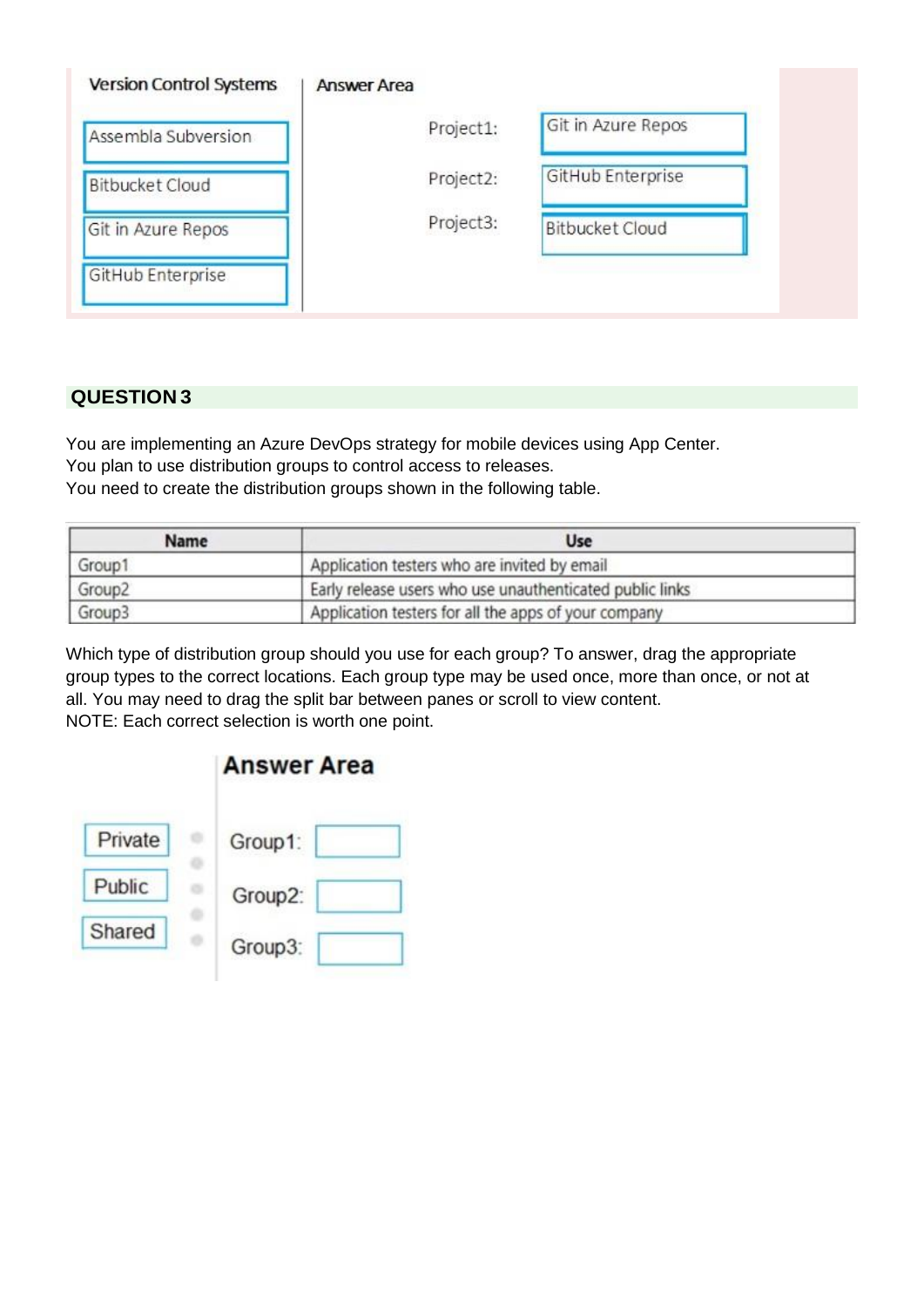|                        |         | <b>Answer Area</b> |  |
|------------------------|---------|--------------------|--|
|                        | Private | Private<br>Group1: |  |
|                        | Public  | Group2:<br>Public  |  |
| <b>Correct Answer:</b> | Shared  | Group3:<br>Shared  |  |

https://docs.microsoft.com/en-us/appcenter/distribution/groups

#### **QUESTION 4**

Your company creates a web application.

You need to recommend a solution that automatically sends to Microsoft Teams a dairy summary of the exceptions that occur m the application.

Which two Azure services should you recommend? Each correct answer presents part of the solution. NOTE: Each correct selection is worth one point.

- A. Microsoft Visual Studio App Center
- B. Azure DevOps Project
- C. Azure Logic Apps
- D. Azure Pipelines
- E. Azure Application Insights

#### **Correct Answer:C,E**

#### **Explanation/Reference:**

https://docs.microsoft.com/en-us/azure/azure-monitor/app/asp-net-exceptions https://docs.microsoft.com/en-us/azure/azure-monitor/app/automate-custom-reports

#### **QUESTION 5**

Note: This question is part of \* series of questions that present the same scenario. Each question in the series contains a unique solution that might meet the stated goals. Some question sett might have more than one correct solution, while others might not have a correct solution.

After you answer a question in this section, you will NOT be able to return to it. As a result, these questions will not appear in the review screen.

You have an approval process that contains a condition. The condition requires that releases be approved by a team leader before they are deployed.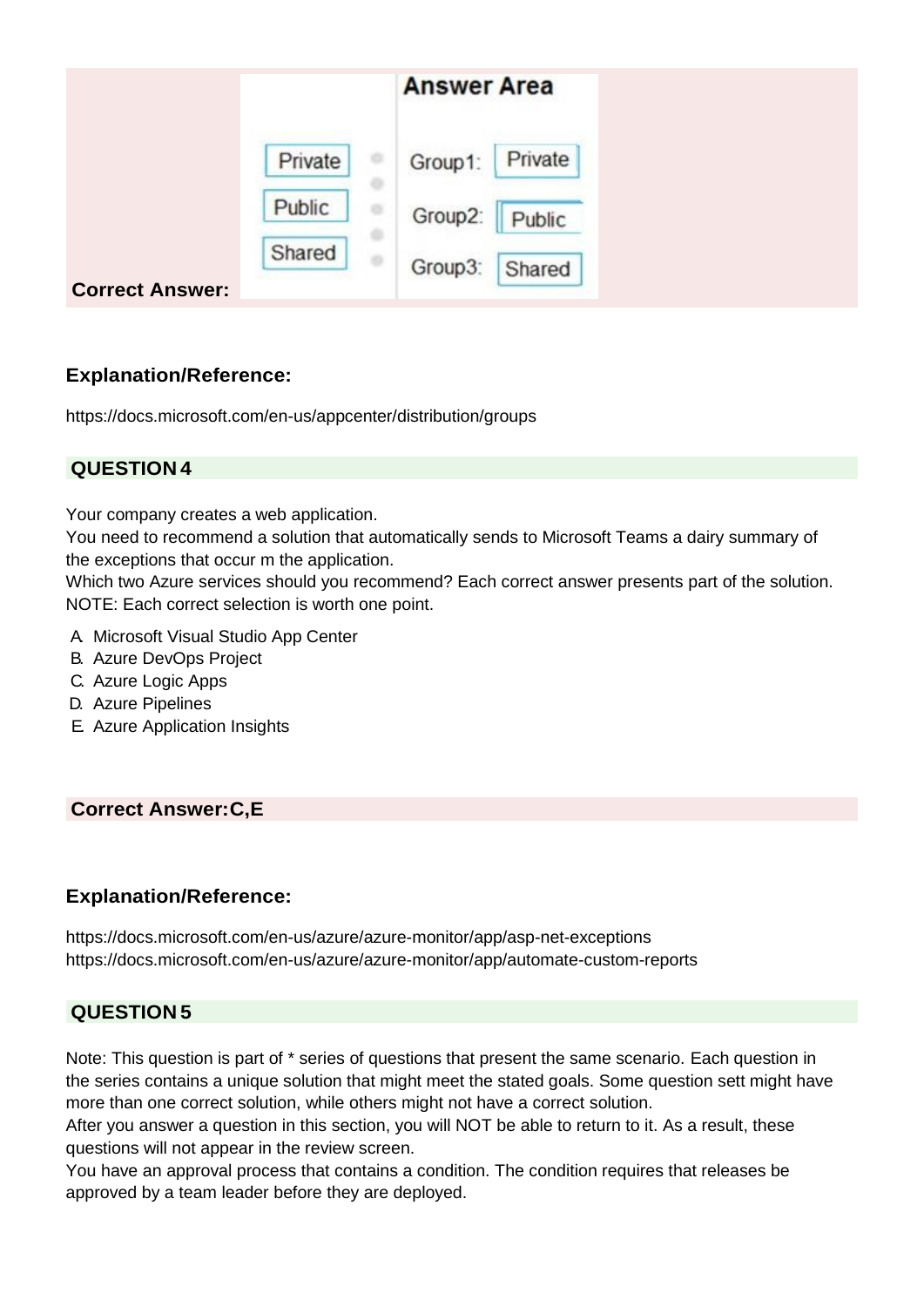You have a poky stating that approvals must occur within eight hour.

You discover that deployments fail if the approvals take longer than two hours.

You need to ensure that the deployments only fail if the approvals take longer than eight hours. Solution: From Post-deployment conditions, you modify the Time between re-evaluation of gates option.

Does this meet the goal?

A. Yes

B. No

#### **Correct Answer:B**

#### **Explanation/Reference:**

Use a gate From Pre-deployment conditions instead. References: https://docs.microsoft.com/en-us/azure/devops/pipelines/release/approvals/gates

#### **QUESTION 6**

You need to recommend an integration strategy for the build process of a Java application. The solution must meet the following requirements:

\* The builds must access an on-premises dependency management system.

\* The build outputs must be stored as Server artifacts in Azure DevOps.

\* The source code must be stored in a Git repository in Azure DevOps.

Solution: Configure the build pipeline to use a Microsoft-hosted agent pool running a Linux image. Include the Java Tool Installer task in the build pipeline.

Does this meet the goal?

A. Yes

B. No

#### **Correct Answer:B**

#### **QUESTION 7**

You have a build pipeline in Azure Pipelines.

You create a Slack App Integration.

You need to send build notifications to a Slack channel named #Development.

What should you do first?

- A. Configure a service connection.
- B. Create a service hook subscription.
- C. Create a project-level notification.
- D. Create a global notification.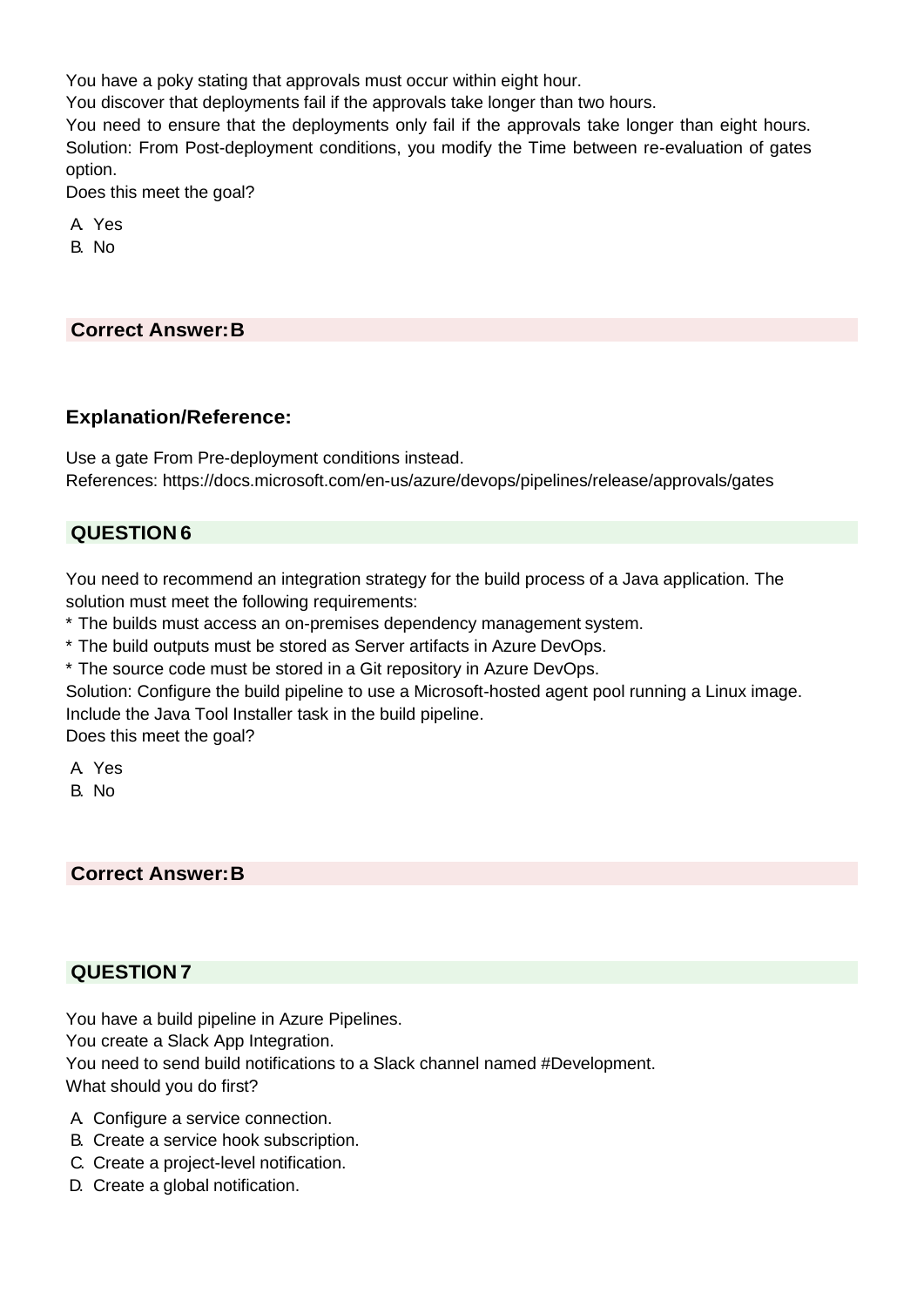Create a service hook for Azure DevOps with Slack to post messages to Slack in response to events in your Azure DevOps organization, such as completed builds, code changes, pull requests, releases, work items changes, and more.

Note:

1. Go to your project Service Hooks page:

https://{orgName}/{project\_name}/\_settings/serviceHooks Select Create Subscription.

3. Choose the types of events you want to appear in your Slack channel.

4. Paste the Web Hook URL from the Slack integration that you created and select Finish.

5. Now, when the event you configured occurs in your project, a notification appears in your team's Slack channel.

https://docs.microsoft.com/en-us/azure/devops/service-hooks/services/slack

### **QUESTION 8**

You have several Azure virtual machines that run Windows Server 2019.

You need to identify the distinct event IDs of each virtual machine as shown in the following table.

| Name            | Event ID                  |  |
|-----------------|---------------------------|--|
| VM <sub>1</sub> | [704,701,1501,1500, 1085] |  |
| VM <sub>2</sub> | [326,105,302,301,300,102] |  |
| $+ + +$         | 19.610                    |  |

How should you complete the Azure Monitor query? To answer, drag the appropriate values to the correct locations. Each value may be used once, more than once, or not at all. You may need to drag the split bar between panes or scroll to view content.

| <b>ANSWER HERE:</b> |                     |                                                                      |
|---------------------|---------------------|----------------------------------------------------------------------|
| count()             | $\hat{\phantom{a}}$ | <b>Answer Area</b>                                                   |
| makelist(EventID)   |                     | Event                                                                |
| makeset(EventID)    |                     | where $TimeGenerated > ago(12h)$<br>order by TimeGenerated desc<br>٠ |
| mv-expand           |                     | ٠<br>Value<br>by Computer<br>Value<br>æ<br>×                         |
| project             |                     | ÷<br>٠                                                               |
| render              |                     |                                                                      |
| summarize           | $\checkmark$        |                                                                      |

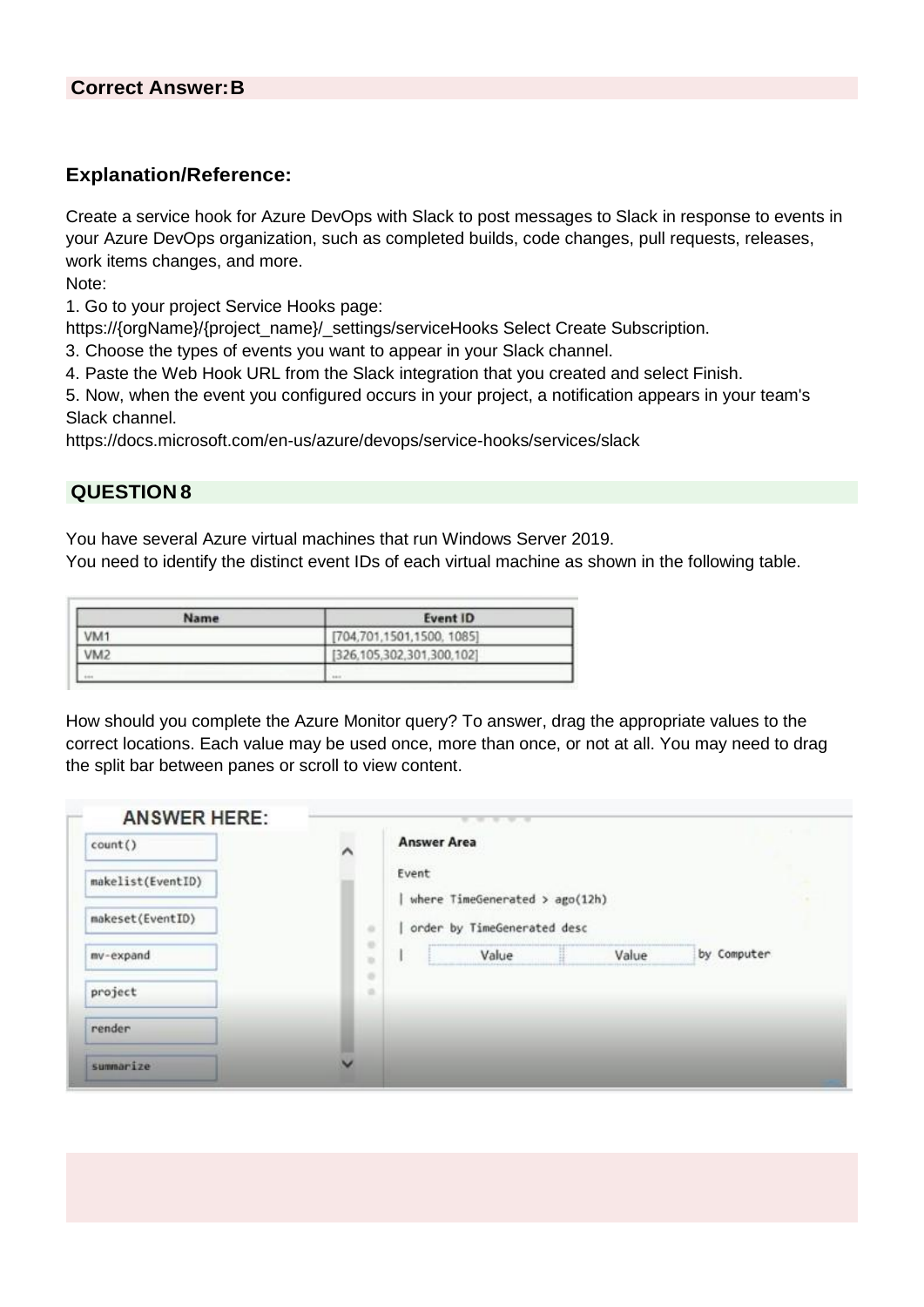| count()           | $\lambda$          | <b>Answer Area</b>                                              |
|-------------------|--------------------|-----------------------------------------------------------------|
| makelist(EventID) |                    | Event                                                           |
| makeset(EventID)  | $\rightarrow$      | where $TimeGenerated > ago(12h)$<br>order by TimeGenerated desc |
| mv-expand         | ÷<br>$\mathbb{R}$  | by Computer<br>makelist(EventID)<br>summarize                   |
| project           | $\frac{1}{2}$<br>÷ |                                                                 |
| render            |                    |                                                                 |
| summarize         | $\checkmark$       |                                                                 |

https://docs.microsoft.com/en-us/azure/azure-monitor/log-query/advanced-aggregations

#### **QUESTION 9**

You need to configure GitHub to use Azure Active Directory (Azure AD) for authentication. What should you do first?

- A. Create a conditional access policy in Azure AD.
- B. Modify the Security settings of the GitHub organization.
- C. Create an Azure Active Directory B2C (Azure AD B2C) tenant.
- D. Register GitHub in Azure AD.

#### **Correct Answer:D**

#### **Explanation/Reference:**

When you connect to a Git repository from your Git client for the first time, the credential manager prompts for credentials. Provide your Microsoft account or Azure AD credentials. Note: Git Credential Managers simplify authentication with your Azure Repos Git repositories. Credential managers let you use the same credentials that you use for the Azure DevOps Services web portal. Credential managers support multi-factor authentication through Microsoft account or Azure Active Directory (Azure AD). Besides supporting multi-factor authentication with Azure Repos, credential managers also support two-factor authentication with GitHub repositories. https://docs.microsoft.com/en-us/azure/devops/repos/git/set-up-credential-managers

#### **QUESTION 10**

You have multi-tier application that h an Azure Web Apps front end and art Azure SQL Datable back end.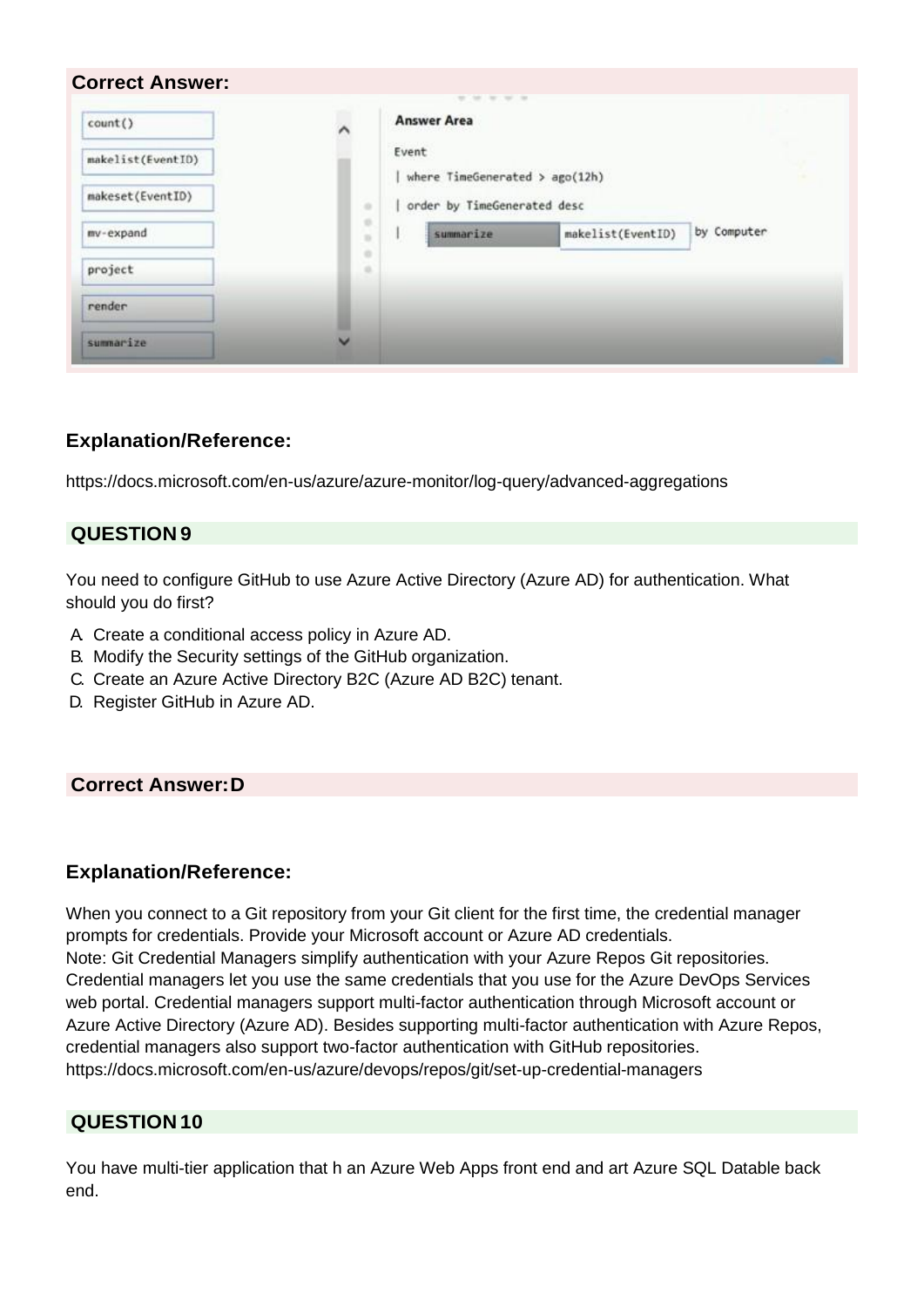You need to recommend a solution to capture and store telemetry dat

- a. The solution must meet the following requirements:
- \* Support using ad-hoc queries to identify baselines.
- \* Trigger alerts when metrics in the baseline are exceeded.
- \* Store application and database metrics in a central location.

What should you include in the recommendation?

- A. Azure Application Insights
- B. Azure SQL Database Intelligent Insights
- C. Azure Event Hubs
- D. Azure Log Analytics

#### **Correct Answer:A**

#### **Explanation/Reference:**

Azure Platform as a Service (PaaS) resources, like Azure SQL and Web Sites (Web Apps), can emit performance metrics data natively to Log Analytics.

The Premium plan will retain up to 12 months of data, giving you an excellent baseline ability. There are two options available in the Azure portal for analyzing data stored in Log analytics and for creating queries for ad hoc analysis.

References: https://docs.microsoft.com/en-us/azure/azure-monitor/platform/collect-azurepass-posh

### **QUESTION 11**

You use GitHub Enterprise Server as a source code repository.

You create an Azure DevOps organization named Contoso.

In the Contoso organization, you create a project named Project 1.

You need to link GitHub commits, pull requests, and issues to the work items of Project 1. The solution must use OAuth-based authentication

Which three actions should you perform in sequence? To answer, move the appropriate actions from the list of actions to the answer area and arrange them in the correct order.

| <b>Actions</b>                                                                            | <b>Answer Area</b> |
|-------------------------------------------------------------------------------------------|--------------------|
| From Project Settings in Azure DevOps, create a service hook subscription.                |                    |
| From Organization settings in Azure DevOps, add an OAuth configuration.                   |                    |
| From Developer settings in GitHub Enterprise Server, register a new OAuth app.            |                    |
| From Project Settings in Azure DevOps, add a GitHub connection.                           |                    |
| From Developer settings in GitHub Enterprise Server, generate a private key.              |                    |
| From Organization settings in Azure DevOps, connect to Azure Active Directory (Azure AD). |                    |

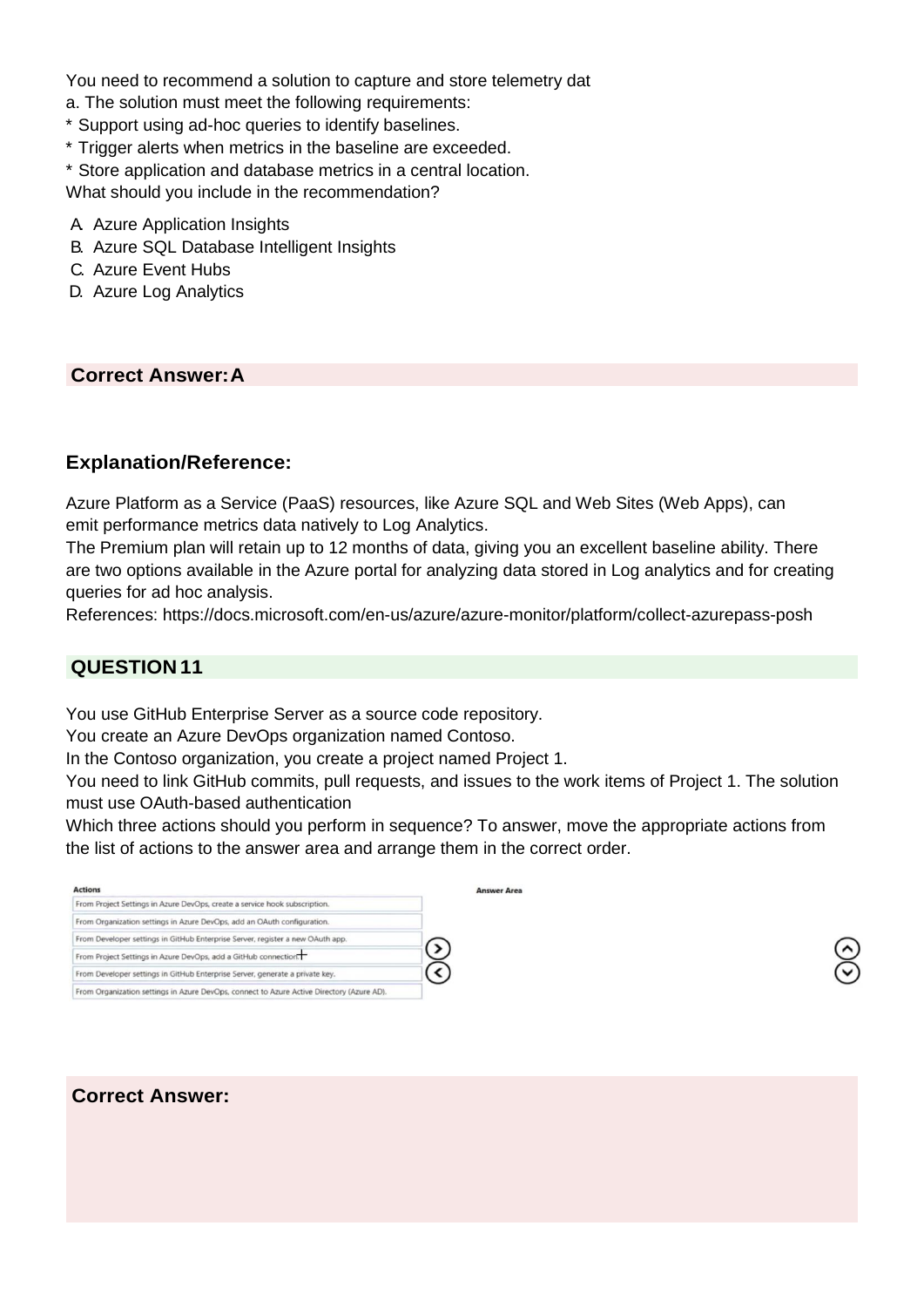| Actions                                                                                   | <b>Answer Area</b>                                                             |
|-------------------------------------------------------------------------------------------|--------------------------------------------------------------------------------|
| From Project Settings in Azure DevOps, create a service hook subscription.                |                                                                                |
| From Organization settings in Azure DevOps, add an OAuth configuration.                   | From Developer settings in GitHub Enterprise Server, register a new OAuth app. |
| From Developer settings in GitHub Enterprise Server, register a new OAuth app.            | From Organization settings in Azure DevOps, add an OAuth configuration.        |
| From Project Settings in Azure DevOps, add a GitHub connection                            |                                                                                |
| From Developer settings in GitHub Enterprise Server, generate a private key.              | From Project Settings in Azure DevOps, add a GitHub connection.                |
| From Organization settings in Azure DevOps, connect to Azure Active Directory (Azure AD). |                                                                                |

https://docs.microsoft.com/en-us/azure/devops/boards/github/connect-to-github

#### **QUESTION 12**

**Correct Answer:**

Which package feed access levels should be assigned to the Developers and Team Leaders groups for the investment planning applications suite? To answer, drag the appropriate access levels to the correct groups. Each access level may be used once, more than once, or not at all. You may need to drag the split bar between panes or scroll to view content.

NOTE: Each correct selection is worth one point.

| <b>Access Levels</b> | <b>Answer Area</b> |               |  |
|----------------------|--------------------|---------------|--|
| Collaborator         |                    | Developers:   |  |
| Contributor          |                    | Team Leaders: |  |
| Owner                |                    |               |  |
| Reader               |                    |               |  |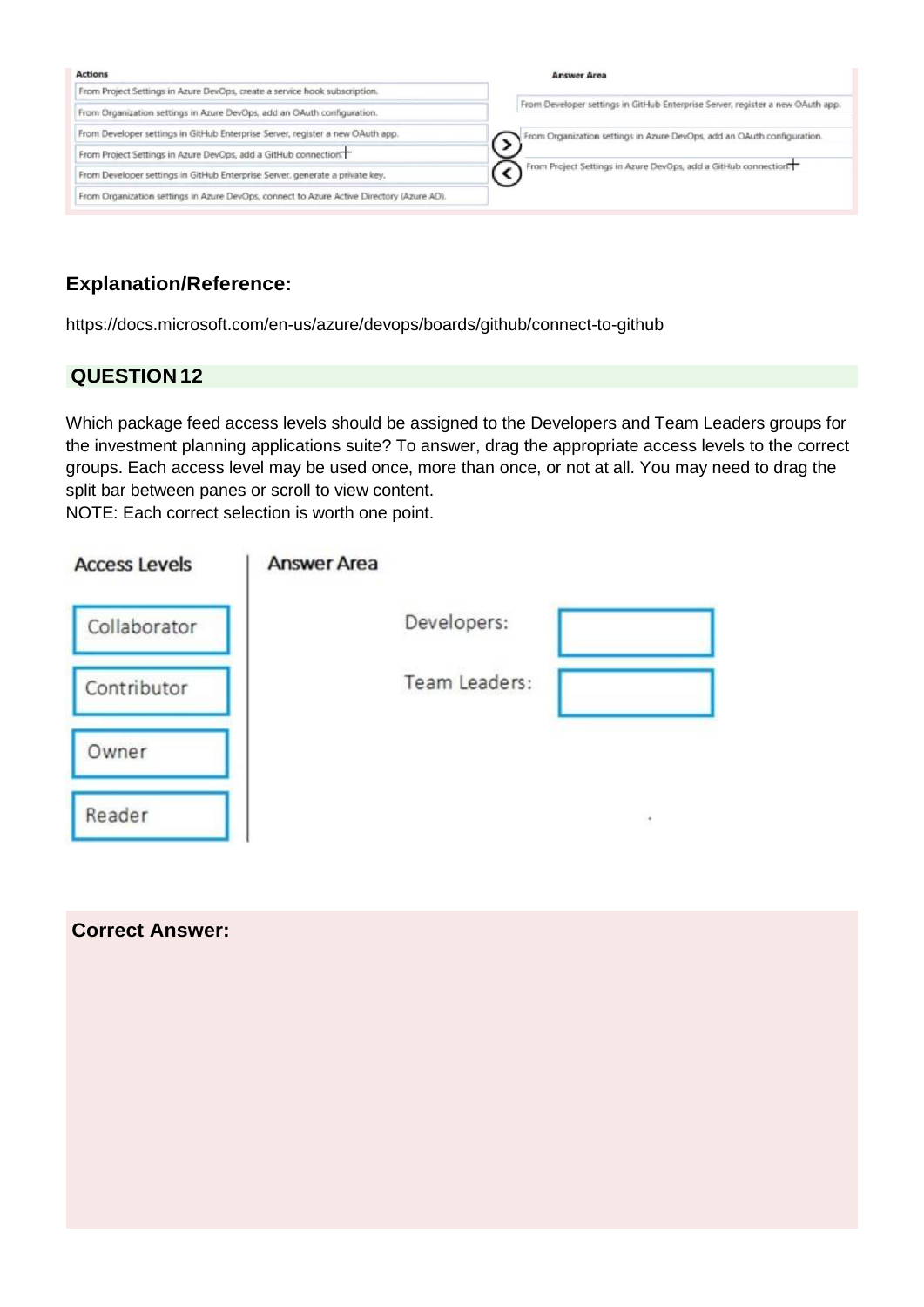| <b>Access Levels</b> | <b>Answer Area</b> |               |        |
|----------------------|--------------------|---------------|--------|
| Collaborator         |                    | Developers:   | Reader |
| Contributor          |                    | Team Leaders: | Owner  |
| Owner                |                    |               |        |
| Reader               |                    |               | š,     |

Box 1: Reader

Members of a group named Developers must be able to install packages.

Feeds have four levels of access: Owners, Contributors, Collaborators, and Readers. Owners can add any type of identity-individuals, teams, and groups-to any access level.

Box 2: Owner

Members of a group named Team Leaders must be able to create new packages and edit the permissions of package feeds.

# **QUESTION 13**

You store source code in a Git repository in Azure repos. You use a third-party continuous integration (CI) tool to control builds.

What will Azure DevOps use to authenticate with the tool?

- A. certificate authentication
- B. a personal access token (PAT)
- C. a Shared Access Signature (SAS) token
- D. NTLM authentication

### **Correct Answer: B**

### **Explanation/Reference:**

Personal access tokens (PATs) give you access to Azure DevOps and Team Foundation Server (TFS), without using your username and password directly.

https://docs.microsoft.com/en-us/azure/devops/repos/git/auth-overview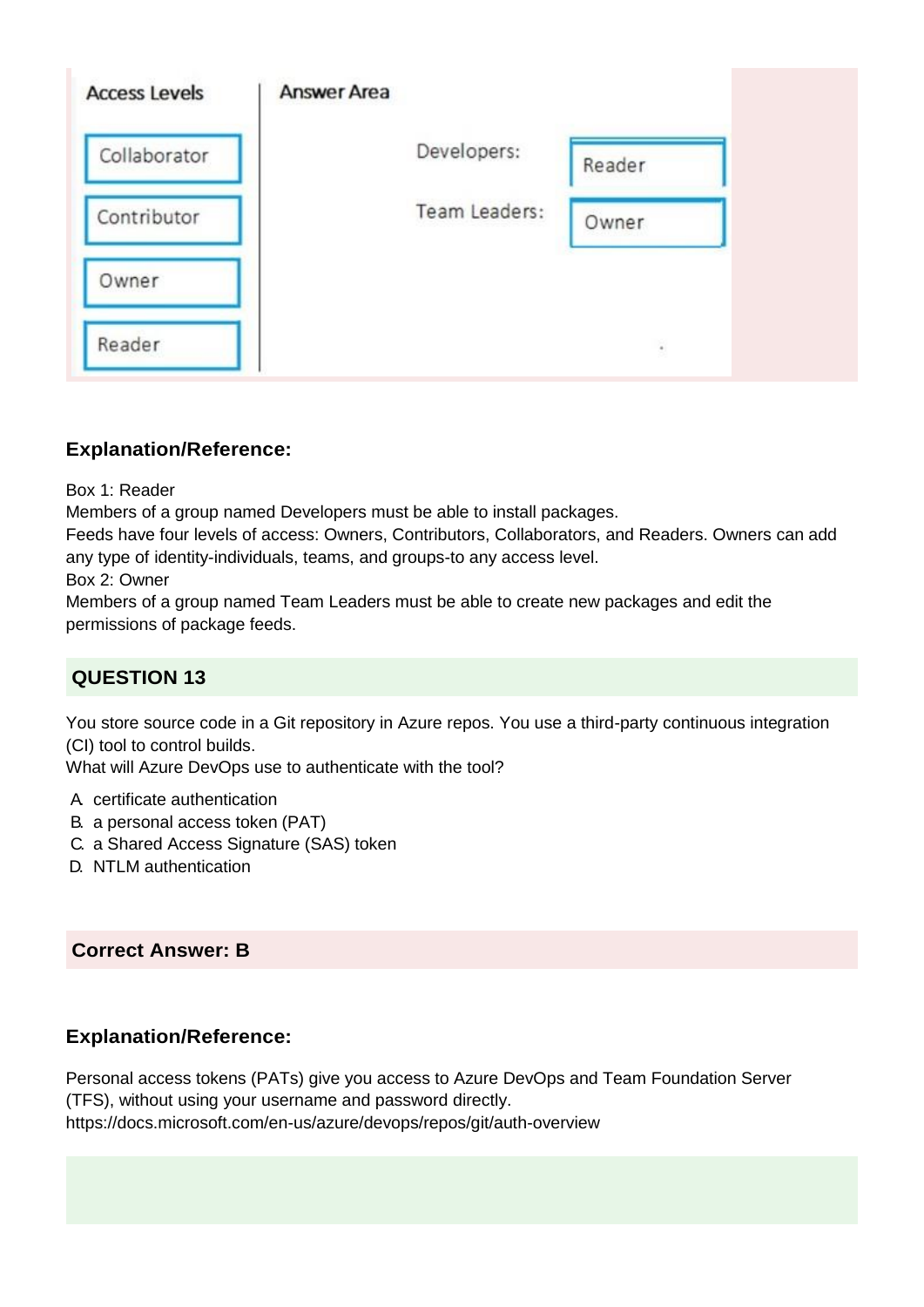You are creating a NuGet package.

You plan to distribute the package to your development team privately.

You need to share the package and test that the package can be consumed.

Which four actions should you perform in sequence? To answer, move the appropriate actions from the list of actions to the answer area and arrange them in the correct order.

| <b>Actions</b>                      | <b>Answer Area</b> |
|-------------------------------------|--------------------|
| Create a new Azure Artifacts feed.  |                    |
| Configure a self-hosted agent.      |                    |
| Publish a package.                  |                    |
| Install a package.                  |                    |
| Connect to an Azure Artifacts feed. |                    |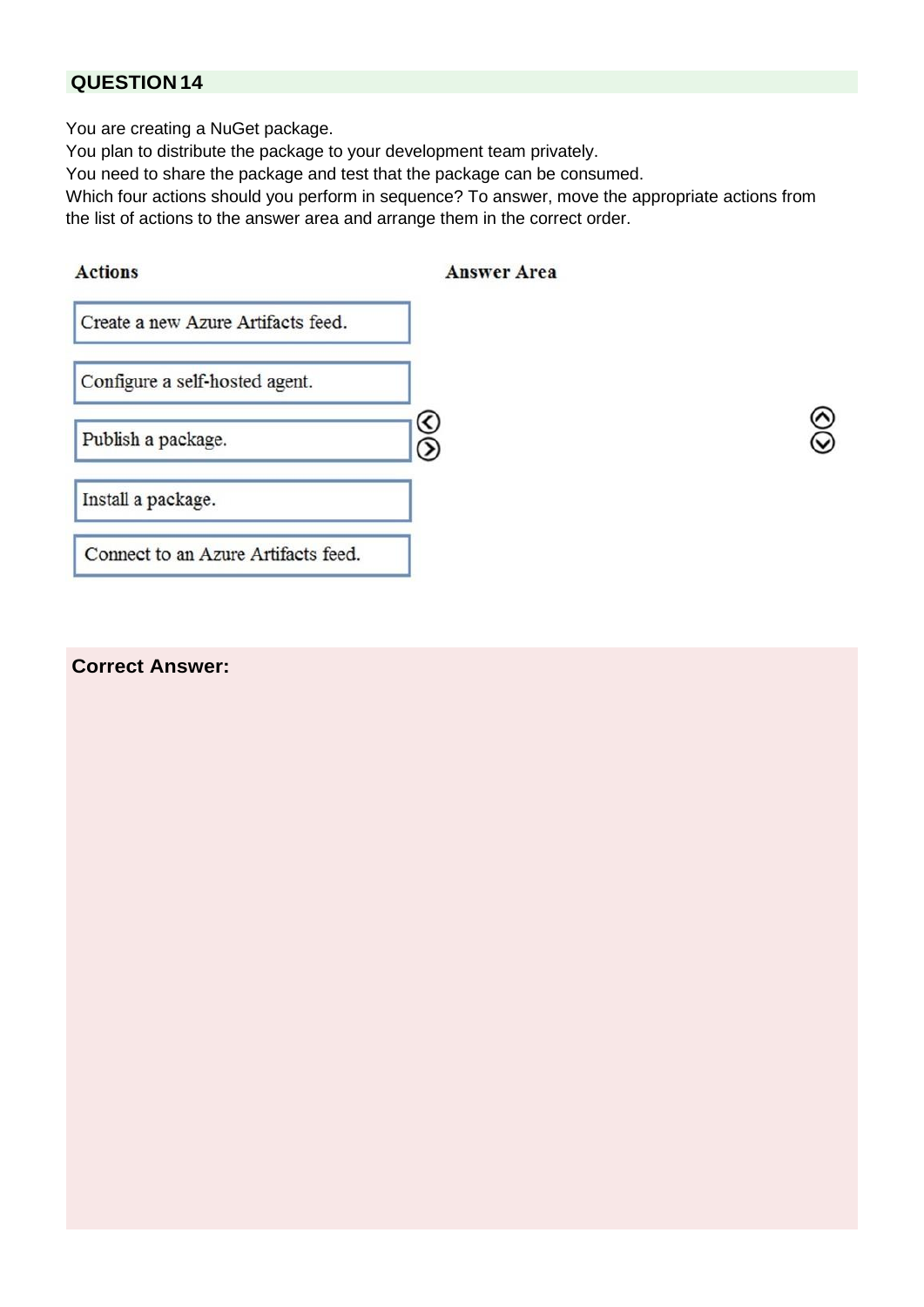

unique solution that might meet the stated goals. Some question sets might have more than one correct solution, while others might not have a correct solution

After you answer a question in this section, you will NOT be able to return to it. As a result these questions will not appear in the review screen.

You integrate a cloud-hosted Jenkins server and a new Azure DevOps deployment.

You need Azure DevOps to send a notification to Jenkins when a developer commits changes to a branch in Azure Repos.

Solution: You create a service hook subscription that uses the build completed event Does this meet the goal?

A. Yes B. No

#### **Correct Answer:B**

#### **Explanation/Reference:**

You can create a service hook for Azure DevOps Services and TFS with Jenkins. However, the service subscription event should use the code pushed event, is triggered when the code is pushed to a Git repository.

#### **QUESTION 16**

Your company is building a new solution in Java.

The company currently uses a SonarQube server to analyze the code of .NET solutions. You need to analyze and monitor the code quality of the Java solution.

Which task types should you add to the build pipeline?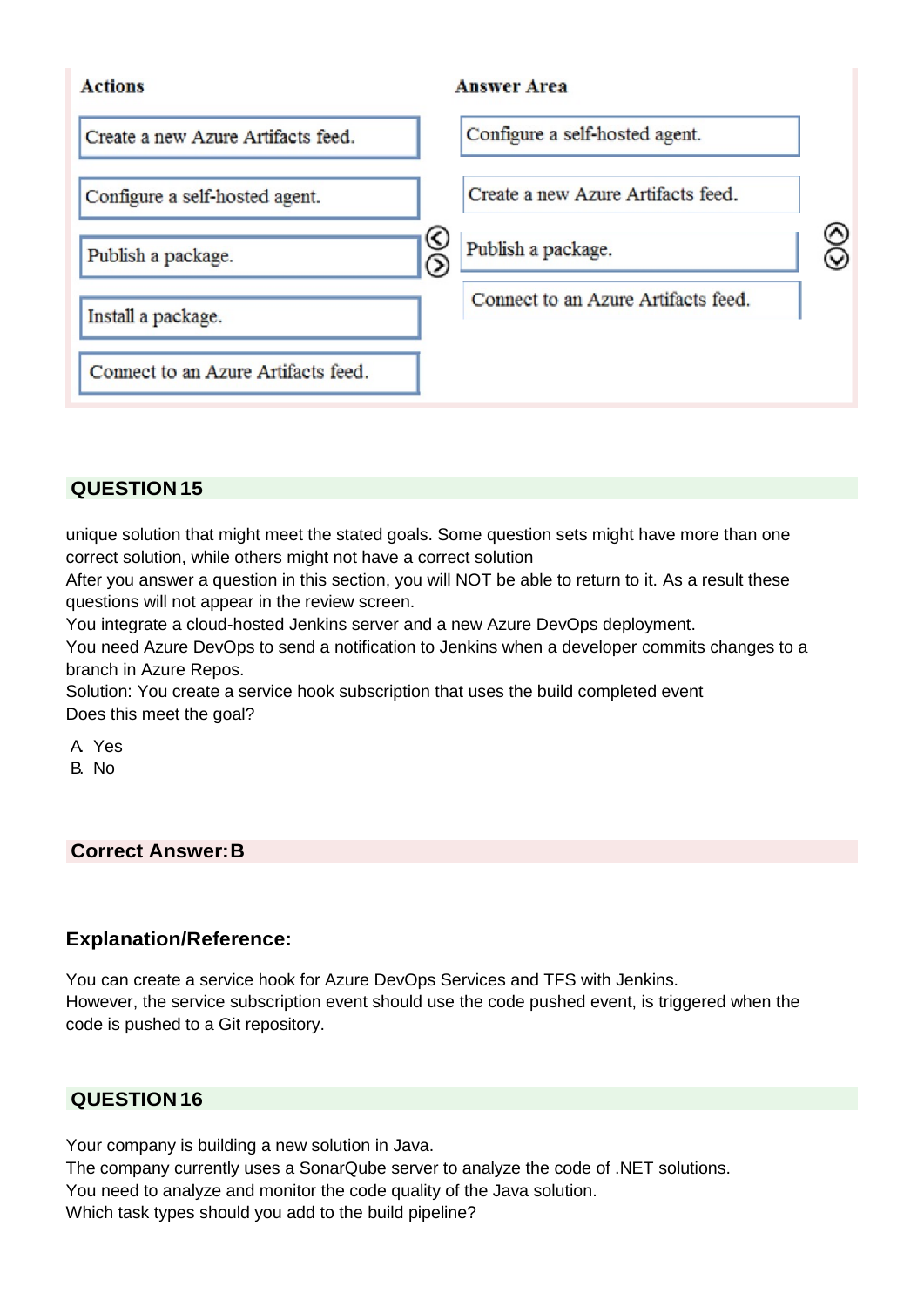A. Chef B. Gradle C. Octopus D. Gulp

#### **Correct Answer:B**

#### **Explanation/Reference:**

SonarQube is a set of static analyzers that can be used to identify areas of improvement in your code. It allows you to analyze the technical debt in your project and keep track of it in the future. With Maven and Gradle build tasks, you can run SonarQube analysis with minimal setup in a new or existing Azure DevOps Services build task.

References:

https://docs.microsoft.com/en-us/azure/devops/java/sonarqube?view=azure-devops

#### **QUESTION 17**

You manage the Git repository for a large enterprise application.

During the development of the application, you use a file named Config.json.

You need to prevent Config.json from being committed to the source control whenever changes to the application are committed.

Which three actions should you perform in sequence? To answer, move the appropriate actions from the list of actions to the answer area and arrange them in the correct order.

| <b>Actions</b>                          | <b>Answer Area</b> |  |
|-----------------------------------------|--------------------|--|
| Run the git commit command.             |                    |  |
| Run the git reflog expire command.      |                    |  |
| Run the git add .gitignore command.     |                    |  |
| Add Config.json to the .gitignore file. |                    |  |
| Delete and recreate the repository.     |                    |  |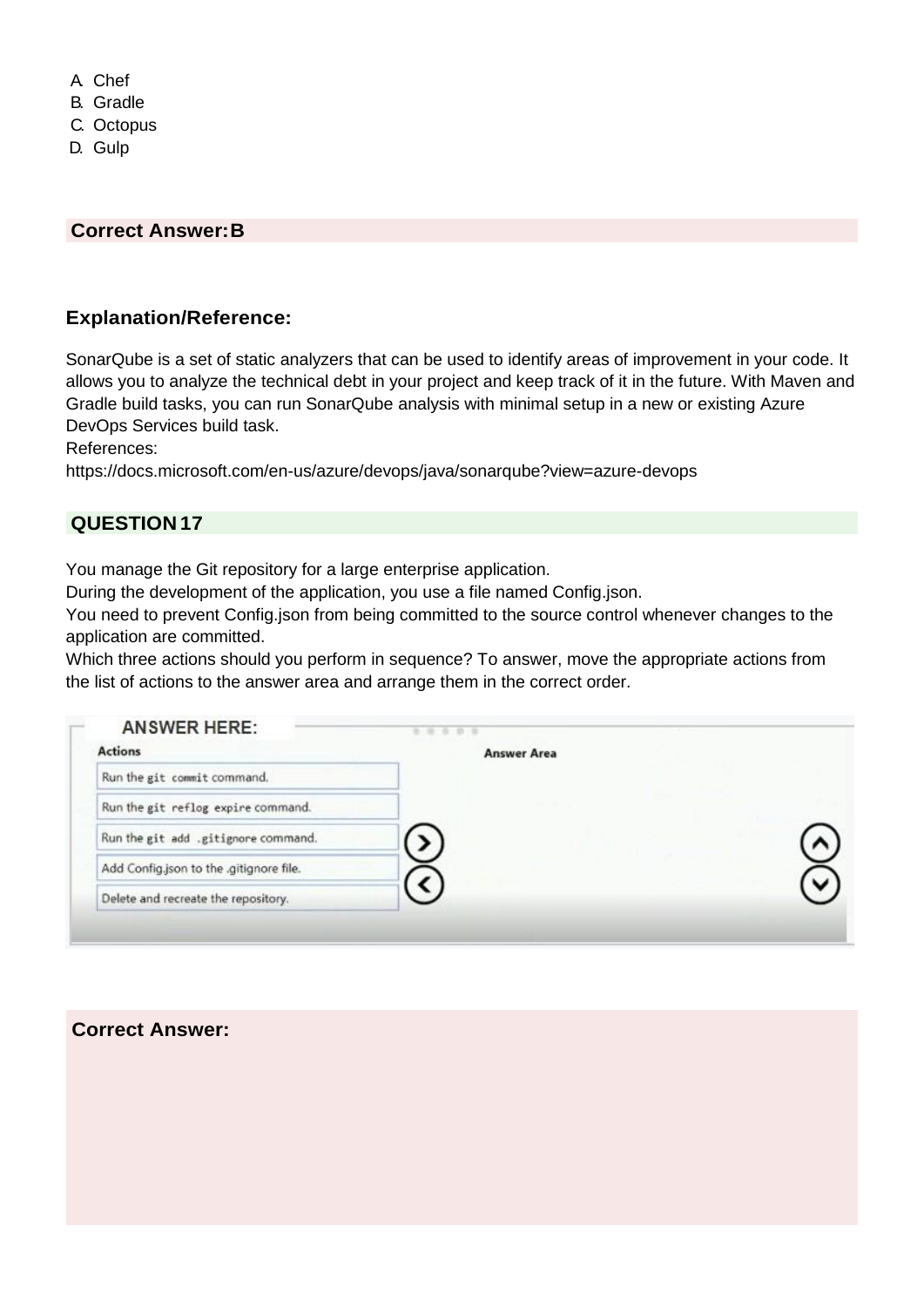| <b>Actions</b>                          | <b>Answer Area</b>                      |  |
|-----------------------------------------|-----------------------------------------|--|
| Run the git commit command.             | Delete and recreate the repository.     |  |
| Run the git reflog expire command.      |                                         |  |
| Run the git add .gitignore command.     | Add Config.json to the .gitignore file. |  |
| Add Config.json to the .gitignore file. | Run the git add .gitignore command.     |  |
| Delete and recreate the repository.     |                                         |  |

<http://hermit.no/how-to-find-the-best-gitignore-for-visual-studio-and-azure-devops/> https://geohernandez.net/how-to-add-an-existing-repository-into-azure-devops-repo-with-git/

#### **QUESTION 18**

Your company develops a client banking application that processes a large volume of data. Code quality is an ongoing issue for the company. Recently, the code quality has deteriorated because of an increase in time pressure on the development team. You need to implement static code analysis.

During which phase should you use static code analysis?

A. build

- B. production release
- C. staging
- D. integration testing

#### **Correct Answer:D**

### **QUESTION 19**

You have an Azure DevOps organization named Contoso and an Azure DevOps project named Project1.

You plan to use Microsoft-hosted agents to build container images that will host full Microsoft .NET Framework apps in a YAML pipeline in Project1.

What are two possible virtual machine images that you can use for the Microsoft-hosted agent pool? Each

correct answer presents a complete solution.

NOTE: Each correct selection is worth one point.

- A. vs2017-win2016
- B. ubuntu-16.04
- C. win1803
- D. macOS-10.13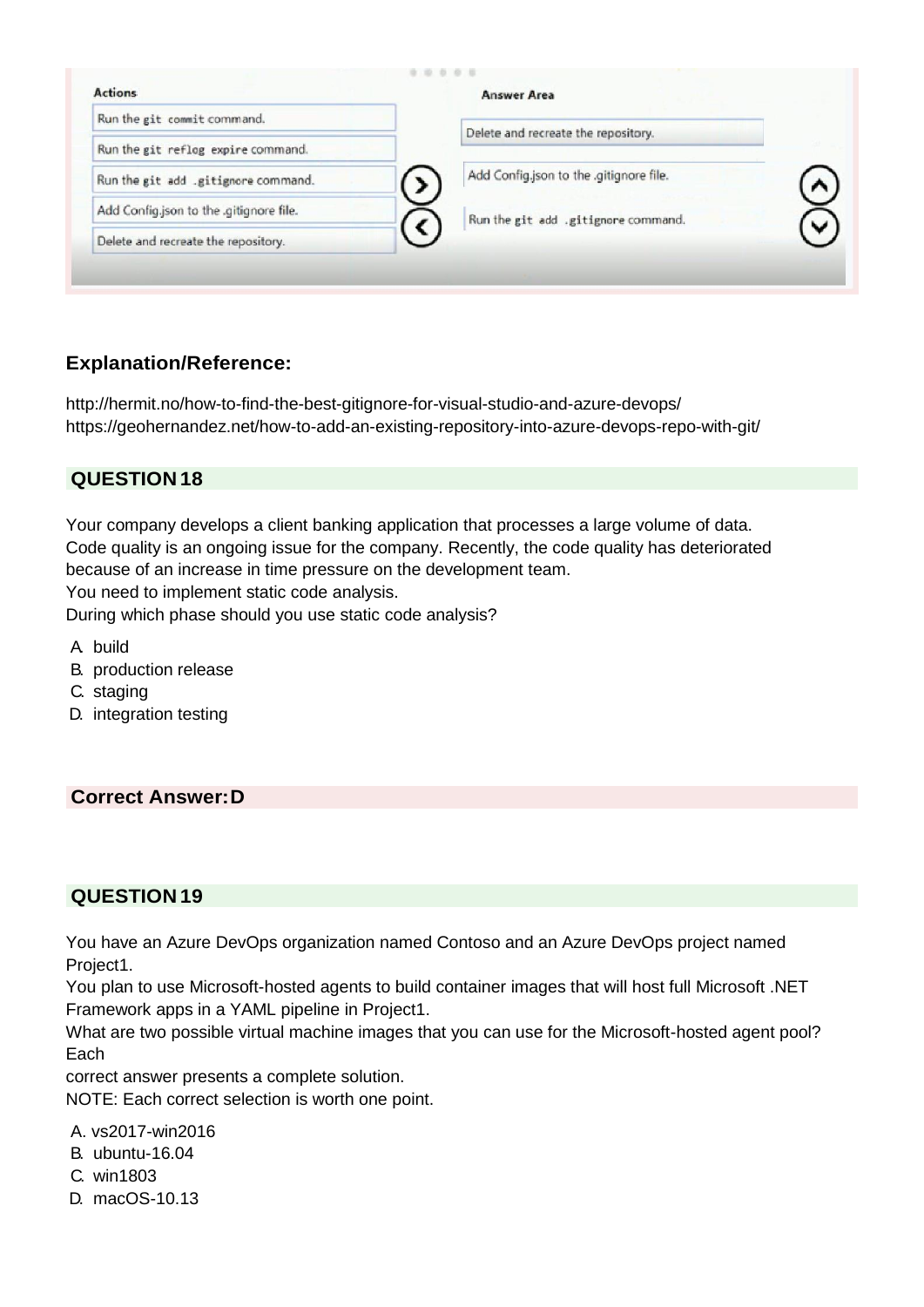#### **Correct Answer:A,E**

#### **Explanation/Reference:**

https://github.com/microsoft/azure-pipelines-image-

generation/blob/d80f81d6c98f8ce2c74b034309bb774ea8d31cfb/images/win/Vs2015-Server2012R2-R eadme.md

https://github.com/actions/virtual-environments/blob/master/images/win/Windows2016-Readme.md

### **QUESTION 20**

You have an Azure subscription that contains an Azure Active Directory (Azure AD) tenant.

You are configuring a build pipeline in Azure Pipelines that will include a task named Task1. Task1 will authenticate by using an Azure AD service principal.

Which three values should you configure for Task1? Each correct answer presents part of the solution. NOTE: Each correct selection is worth one point.

- A. the object ID
- B. the tenant ID
- C. the app ID
- D. the client secret
- E. the subscription ID

#### **Correct Answer: B,C,D**

#### **Explanation/Reference:**

https://docs.microsoft.com/en-us/azure/devops/pipelines/library/connect-to-azure

### **QUESTION 21**

You are defining release strategies for two applications as shown in the following table.

| <b>Application name</b> | Goal                                                                                                                                                                |  |  |
|-------------------------|---------------------------------------------------------------------------------------------------------------------------------------------------------------------|--|--|
| App1                    | Failure of App1 has a major impact on your company.<br>You need a small group of users, who opted in to a<br>testing App1, to test new releases of the application. |  |  |
| App2                    | You need to minimize the time it takes to deploy new<br>releases of App2, and you must be able to roll back<br>as quickly as possible.                              |  |  |